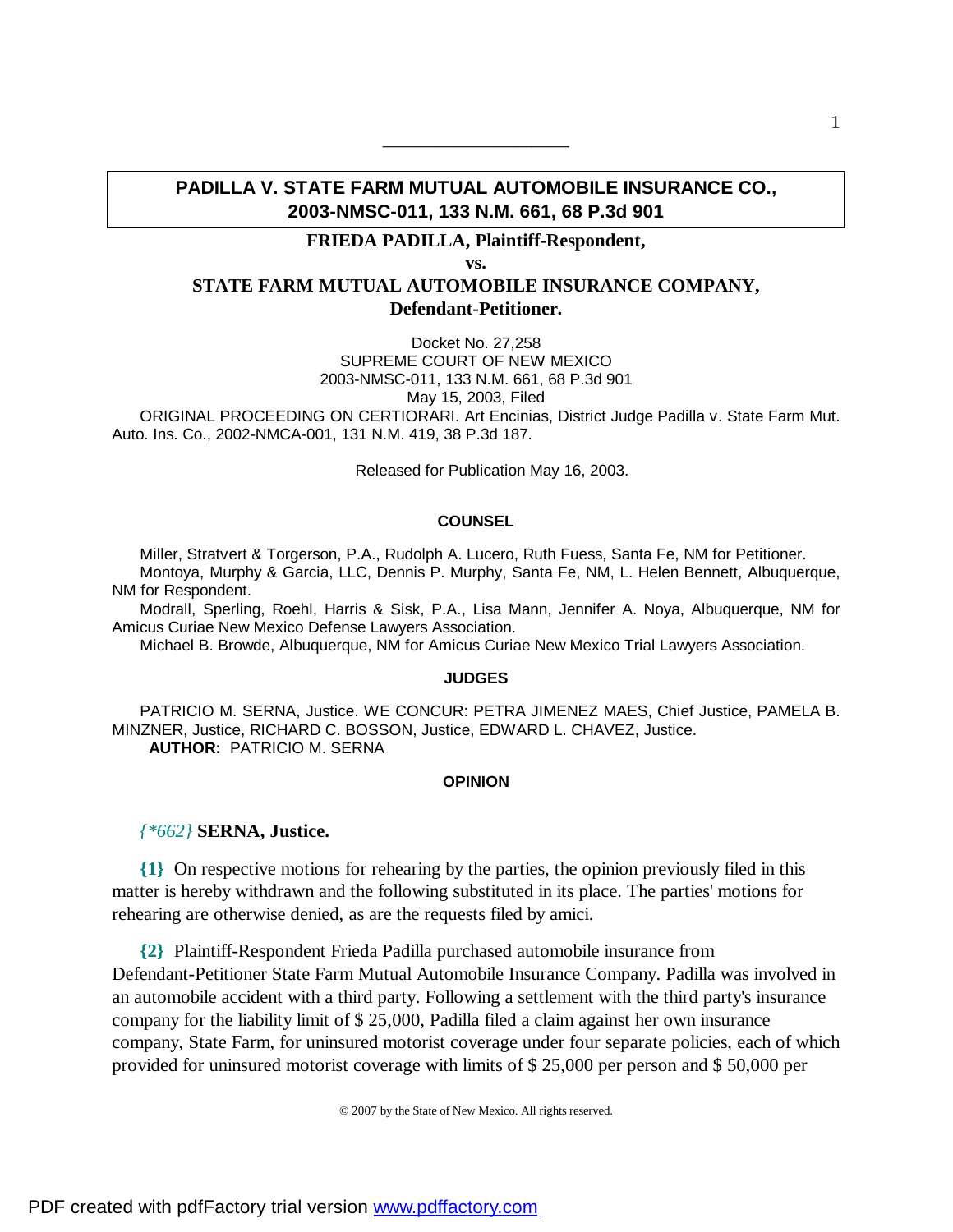accident. Padilla's insurance contract with State Farm provided for mandatory arbitration, which would be binding on both parties for any award of damages that does not exceed the limits of the Mandatory Financial Responsibility Act, NMSA 1978, §§ 66-5-201 to -239 (1983, as amended through 2001) (MFRA). For awards over this amount, the contract provided that the arbitration was subject to de novo appeal by either party. Padilla sought a declaratory judgment in district court nullifying the de novo appeal language as contrary to New Mexico law. The district court determined that a case from this Court, **Bruch v. CNA Ins. Co.**, 117 N.M. 211, 870 P.2d 749 (1994), was controlling and ruled in favor of State Farm. The Court of Appeals reversed, determining that the contractual provision of a de novo appeal violates public policy and declaring the contract provision void. **Padilla v. State Farm Mut. Auto. Ins. Co.**, 2002-NMCA-1, P1, 131 N.M. 419, 38 P.3d 187, **cert. granted**, No. 27,258, 131 N.M. 563, 40 P.3d 1008 (2002). This Court then granted State Farm's petition for writ of certiorari to the Court of Appeals. We address whether the "escape hatch" arbitration clause that allows either party to the contract a de novo appeal of awards in excess of the limits of the MFRA violates New Mexico public policy. We conclude that the clause is in violation of public policy, but we select a different remedy than the one selected by the Court of Appeals.

## **I. Bruch and the Court of Appeals' Opinion**

**{3}** In **Bruch**, the insured filed a claim with her insurance company for uninsured motorist benefits. 117 N.M. at 212, 870 P.2d at 750. The insurance contract contained an arbitration provision that mirrors the provision at issue in this case, under which arbitration would be binding for amounts not *{\*663}* exceeding the minimum limit provided by law and would be subject to a de novo appeal by either party for any higher amounts. **Id.** Like Padilla, the insured in **Bruch** argued "that the insurance clause that allows [the insurance company] to request a trial violates public policy." **Id.** at 213, 870 P.2d at 751. This Court unequivocally rejected that argument. The Court concluded that "our Legislature has not expressed its intent that an arbitration award should be final in cases in which the parties have provided to the contrary by contract; the [Uniform Arbitration] Act[, NMSA 1978, §§ 44-7-1 to -22 (repealed 2001),] is supportive of the parties' right to contract for arbitration." **Id.** We further held that the provision is not "repugnant to public policy." **Id.**

**{4}** The Court of Appeals concluded that **Bruch** was distinguishable from the present case because this Court had not considered the specific arguments and specific authority advanced by Padilla. **Padilla**, 2002-NMCA-1, PP1, 9. The Court of Appeals stated that in **Bruch**

 the Supreme Court made absolutely no mention of the arguments . . . that an arbitration provision providing for non-binding arbitration where the insured recovers more than the minimum limit of uninsured motorist coverage violates the superintendent's regulations or the Unfair [Insurance] Practices Act[, NMSA 1978, §§ 59A-16-1 to -30 (1984, as amended through 2001)], or is otherwise contrary to the public policy manifested in the uninsured motorist statute[, NMSA 1978, § 66-5-301 (1983)].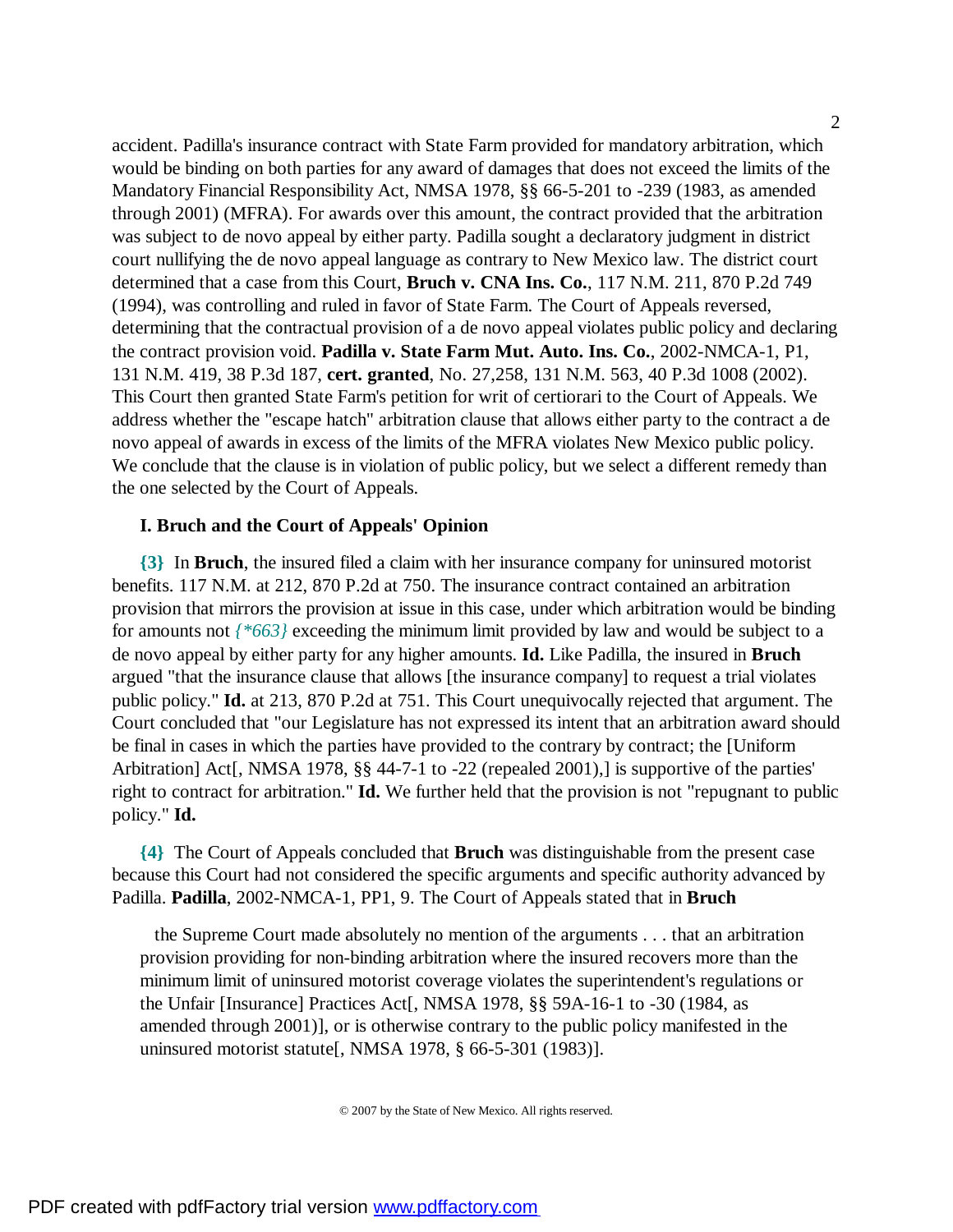Padilla, 2002-NMCA-1, P9. 1 The Court of Appeals concluded that **Bruch** is not authority for propositions not considered and "does not necessarily control the outcome of the present case." **Id.** 2002 MNCA 1, P10. We disagree.

**{5}** We believe that the principle that cases do not stand for propositions not considered is inapplicable in this context. This principle is intended to dissuade a later court from attributing meaning to an earlier opinion that was not contemplated by its drafters. **See Sangre de Cristo Dev. Corp. v. City of Santa Fe**, 84 N.M. 343, 347-48, 503 P.2d 323, 327-28 (1972) ("This Court, by mere inference or presumption, cannot logically be considered to have overruled the long line of cases . . . which have expressly dealt with the subject of sovereign immunity."). We do not view this principle as applying to the mere citation to new authorities or even to advancing new reasons for reaching a different conclusion on an issue that was actually considered by this Court in the earlier case. **See Fernandez v. Farmers Ins. Co.**, 115 N.M. 622, 627, 857 P.2d 22, 27 (1993) ("The question whether judicial review of questions of law raised by an arbitration award is permitted under the Arbitration Act was not argued or briefed in [two earlier decisions]. Thus, neither of those decisions discussed the **issue** decided here.") (emphasis added). Instead, we view arguments of this nature as a request to overrule the earlier decision. If the mere citation of new authority or even reliance on a different justification than was presented in a prior case were sufficient to *{\*664}* strip a case of precedential value, the doctrine of stare decisis would virtually disappear.

**{6} Bruch** addressed the question raised in this case: whether an uninsured motorist clause in an insurance contract providing for a de novo appeal from arbitration awards over a specified amount violates public policy in New Mexico. The Court of Appeals did not determine that the present case involves a different issue than **Bruch** or facts that distinguish this case from the analysis in **Bruch**. Padilla's argument in this case is that **Bruch** was wrongly decided. Padilla relies on new cases and new arguments in order to undermine the rationale of **Bruch**, even devoting an entire section of her brief to an argument that State Farm's escape hatch provision violates the Uniform Arbitration Act. This argument directly contradicts the holding in **Bruch** that "the [Uniform Arbitration] Act is supportive of the parties' right to contract for arbitration." 117 N.M. at 213, 870 P.2d at 751. Even though the Court of Appeals concluded that **Bruch** was distinguishable, there is no question that, in order for the Court of Appeals' opinion to stand, the holding in **Bruch** that contract provisions of this nature do not violate public policy would have to be viewed as overruled. In other words, the holding by the Court of Appeals that this contractual provision violates public policy and cannot preclude an insured from enforcing an arbitration award to the extent of the minimum limits in effect overrules the holding in **Bruch** that the insurer is entitled to enforce the provision as written. Therefore, because the issue in the present case, whether the contract violated public policy, was addressed by this Court in **Bruch**, we conclude that **Bruch** is authority for this considered proposition and, as determined by the district court, is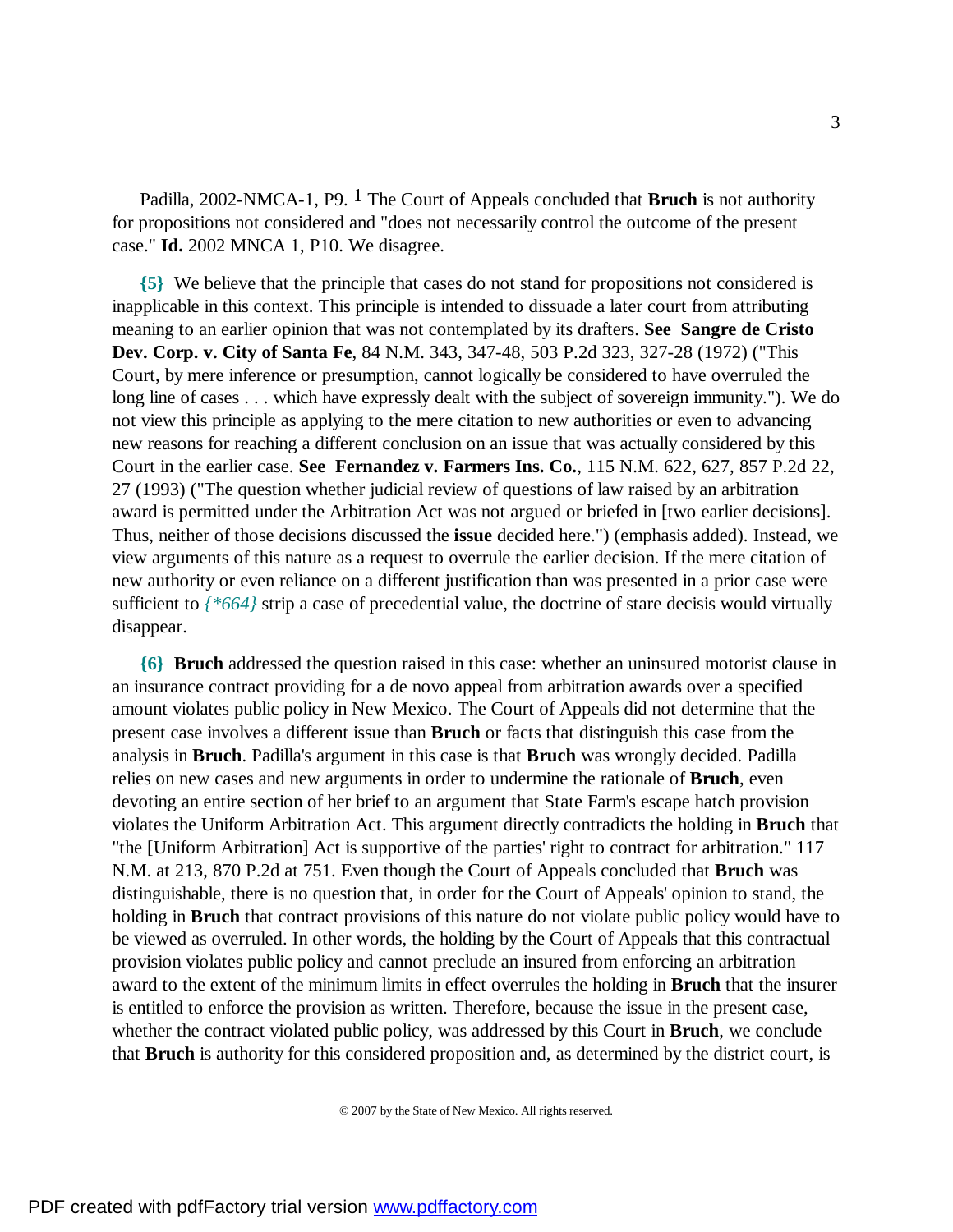binding precedent in this case. **State v. Wilson**, 116 N.M. 793, 796, 867 P.2d 1175, 1178 (1994) (stating that "the Court of Appeals . . . remains bound by Supreme Court precedent"). The question we must consider on certiorari, then, is whether Padilla has articulated a sufficient reason to overrule **Bruch**. Although we disagree with the Court of Appeals that this case is distinguishable from **Bruch**, we believe that the policy arguments made by Padilla, and adopted by the Court of Appeals, provide a compelling reason to overrule **Bruch** and conclude that the holding in **Bruch** is flawed. **See Wilson**, 116 N.M. at 796, 867 P.2d at 1178 ("This Court encourages the Court of Appeals to express its rationale for any reservations it might harbor over Supreme Court precedent.").

## **II. Stare Decisis**

**{7}** The principle of stare decisis dictates adherence to precedent. This doctrine "promotes the evenhanded, predictable, and consistent development of legal principles, fosters reliance on judicial decisions, and contributes to the actual and perceived integrity of the judicial process." **Payne v. Tennessee**, 501 U.S. 808, 827, 115 L. Ed. 2d 720, 111 S. Ct. 2597 (1991). Therefore, "the doctrine of stare decisis is of fundamental importance to the rule of law," **Welch v. Tex. Dep't of Highways & Pub. Transp.**, 483 U.S. 468, 494, 97 L. Ed. 2d 389, 107 S. Ct. 2941 (1987), and "it lies at the very core of the judicial process of interpreting and announcing law." **Trujillo v. City of Albuquerque**, 1998-NMSC-31, P33, 125 N.M. 721, 965 P.2d 305. While "**stare decisis** is not an inexorable command," **Payne**, 501 U.S. at 828, we require a compelling reason to overrule one of our prior cases. **Trujillo**, 1998-NMSC-31, P34; **accord Arizona v. Rumsey**, 467 U.S. 203, 212, 81 L. Ed. 2d 164, 104 S. Ct. 2305 (1984) ("Any departure from the doctrine of stare decisis demands special justification.").

 Particular questions must be considered before overturning precedent: 1) whether the precedent is so unworkable as to be intolerable; 2) whether parties justifiably relied on the precedent so that reversing it would create an undue hardship; 3) whether the principles of law have developed to such an extent as to leave the old rule "no more than a remnant of abandoned doctrine;" and 4) whether the facts have changed in the interval from the old rule to reconsideration so as to have "robbed the old rule" of justification.

**Trujillo**, 1998-NMSC-31, P34 (quoting **Planned Parenthood v. Casey**, 505 U.S. 833, 855, 120 L. Ed. 2d 674, 112 S. Ct. 2791 *{\*665}* (1992)). "This Court always demonstrates the highest regard for stare decisis, but when one of the aforementioned circumstances convincingly demonstrates that a past decision is wrong, the Court has not hesitated to overrule even recent precedent." **Id.** 1998-NMSC-31, P35.

### **III. Public Policy**

**{8}** As stated previously, we determined in **Bruch** that a contractual provision like the one in the instant case, which provides for mandatory arbitration that is binding as long as the award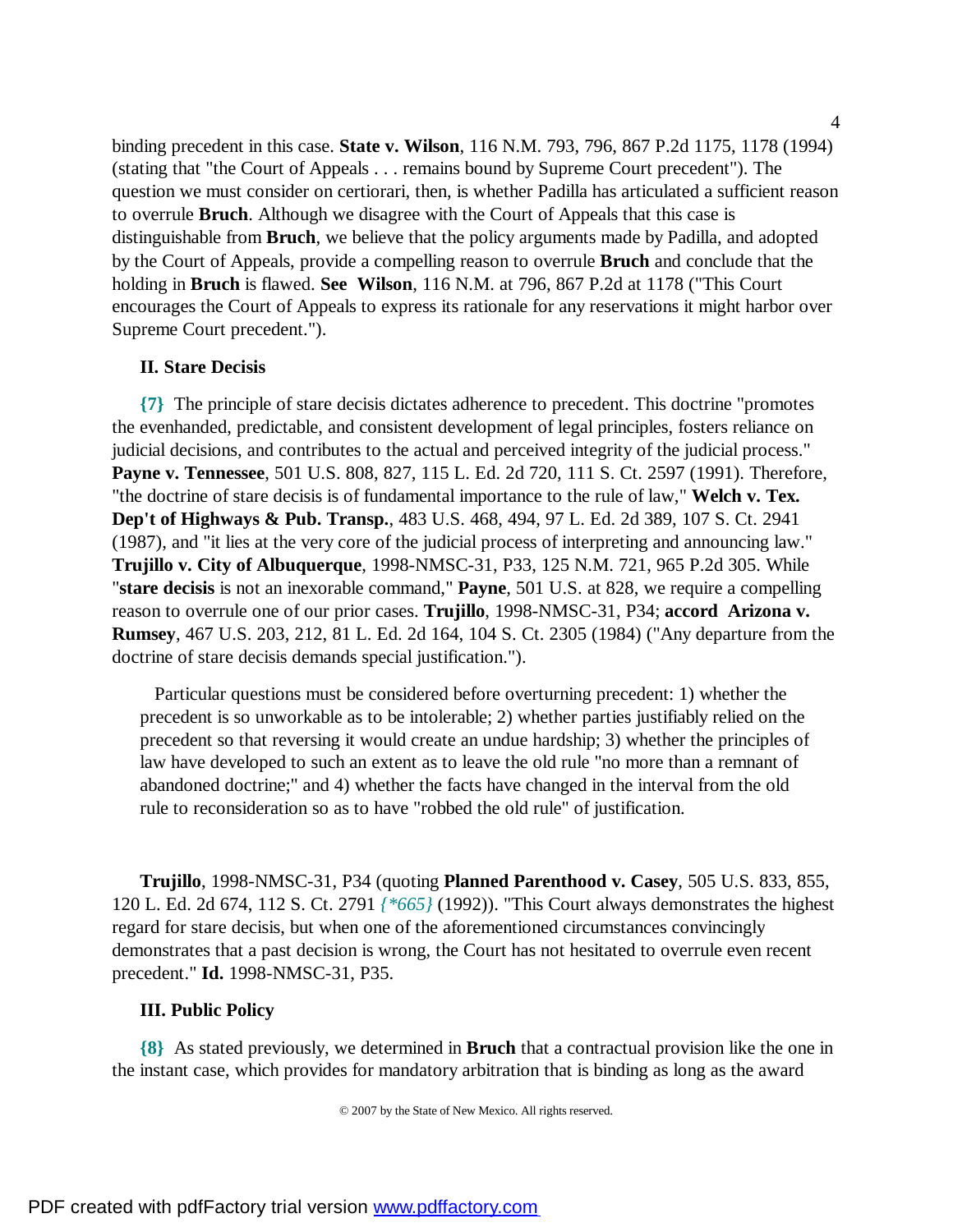does not exceed the limits of the MFRA and is subject to a de novo appeal by either party for higher awards, does not offend public policy. 117 N.M. at 213, 870 P.2d at 751. We did not believe that the contractual provision at issue violated public policy, despite the fact that it allowed de novo appeals only under the limited circumstance of an award exceeding statutory limits. **See id.** We now revisit this determination.

**{9}** We will not enforce a contractual provision that violates public policy. **Bruch**, 117 N.M. at 213, 870 P.2d at 751; **accord Phoenix Indem. Ins. Co. v. Pulis**, 2000-NMSC-23, P20, 129 N.M. 395, 9 P.3d 639. We agree with Padilla that the de novo appeal provision in this insurance contract contravenes the policies underlying the uninsured motorist statute. In New Mexico, insurers providing liability coverage must offer, subject to an insured's right of rejection, uninsured and underinsured motorist coverage for the minimum limits contained in NMSA 1978, § 66-5-215 (1983) and "such higher limits as may be desired by the insured, but up to the limits of liability specified in bodily injury and property damage liability provisions of the insured's policy." Section 66-5-301(A). This statute

 embodies a public policy of New Mexico to make uninsured motorist coverage a part of every automobile liability insurance policy issued in this state, with certain limited exceptions. The statute was intended to expand insurance coverage and to protect individual members of the public against the hazard of culpable uninsured motorists.

**Romero v. Dairyland Ins. Co.**, 111 N.M. 154, 156, 803 P.2d 243, 245 (1990). "The legislative purpose of this law is to place the insured in the same position as to the recovery of damages that he [or she] would have been in had the tort-feasor had liability insurance." **State Farm Mut. Auto. Ins. Co. v. Maidment**, 107 N.M. 568, 572, 761 P.2d 446, 450 . Relying on this important public policy, we interpreted Section 66-5-301 to provide for the stacking of multiple uninsured motorist policies purchased by the insured, **Schmick v. State Farm Mut. Auto. Ins. Co.**, 103 N.M. 216, 219, 704 P.2d 1092, 1095 (1985), and New Mexico courts have invalidated contract provisions in uninsured motorist policies that excluded coverage of punitive damages, **Stinbrink v. Farmers Ins. Co. of Ariz.**, 111 N.M. 179, 180-81, 803 P.2d 664, 665-66 (1990), that provided for the splitting of costs of arbitration, **id.** at 181-82, 803 P.2d at 666-67, that excluded coverage while occupying a vehicle other than the one insured, **Chavez v. State Farm Mut. Auto. Ins. Co.**, 87 N.M. 327, 329-30, 533 P.2d 100, 102-03 (1975), that prevented stacking through ambiguous language, **Schmick**, 103 N.M. at 220-21, 704 P.2d at 1096-97, or through clear and unambiguous language, **Jimenez v. Found. Reserve Ins. Co.**, 107 N.M. 322, 324-25, 757 P.2d 792, 794-95 (1988), and that excluded household members from coverage, **Martinez v. Allstate Ins. Co.**, 1997-NMCA-100, P18, 124 N.M. 36, 946 P.2d 240.

**{10}** On its face, the provision at issue in the present case creates an unfair limitation on an insured's access to a de novo appeal and creates an inequity in the certainty of an arbitration award. Under the contract provision, issues of both the liability of the uninsured motorist and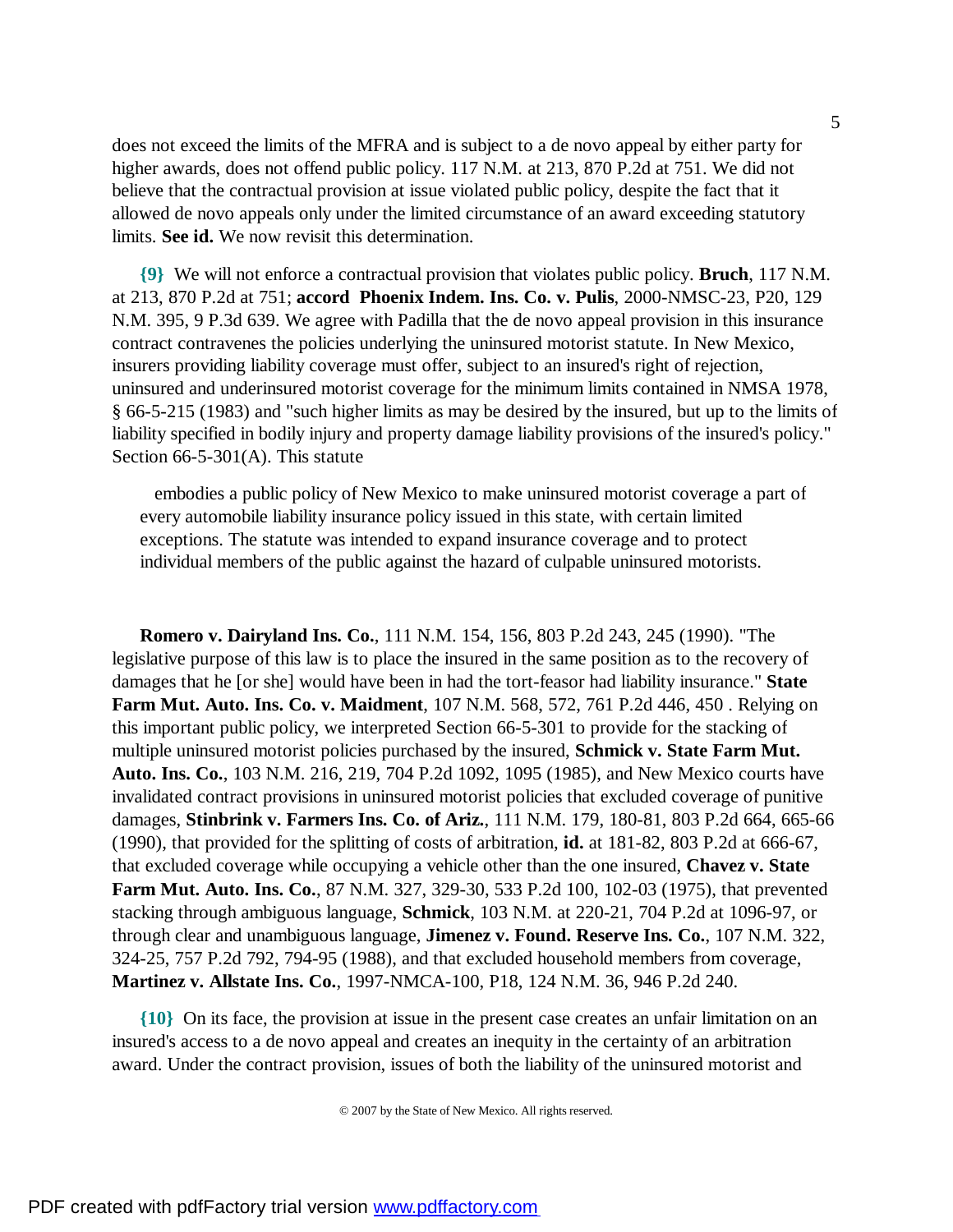damages are subject to arbitration.<sup>2</sup> In the event that an award exceeds the minimum limits of the MFRA, all issues decided by arbitration are subject to de novo appeal. As a result, a finding in favor of State Farm on the issue of liability, *{\*666}* i.e., a finding that the uninsured driver is not liable, will never be subject to de novo appeal, while a finding in favor of an insured that the uninsured motorist is liable will be put at risk in the event that damages exceed the statutory minimum, because there could be a finding of no liability in the de novo appeal. In addition, with respect to findings on the issue of damages, although State Farm notes that the de novo appeal is available to both parties and correctly observes that an insured might wish to appeal an award that exceeds the statutory minimum but is lower than the damages requested, we believe that the provision unreasonably benefits the insurer over an insured.

 Although facially equal, such escape hatch clauses are not truly equal in their effect on the parties. This is true because both parties are bound by a low award, when an insurance company is unlikely to appeal, and not bound when there is a high award, when an insurance company is more likely to appeal. Thus, the benefits of the clause truly only favor the insurer, which can use the clause to escape the unwary claimant.

**Parker v. Am. Family Ins. Co.**, 315 Ill. App. 3d 431, 734 N.E.2d 83, 85, 248 Ill. Dec. 375 (Ill. App. Ct. 2000) (citations omitted); **accord Schmidt v. Midwest Family Mut. Ins. Co.**, 426 N.W.2d 870, 873 (Minn. 1988) ("Though [the insured] was afforded a theoretical contract right to demand a trial de novo following arbitration, as a practical matter any benefit to him flowing from that right is in reality ephemeral. Rarely, if ever, would one in his position assert it."). We believe that this inequity only serves to exacerbate the already unequal bargaining position occupied by the insured, **see Sanchez v. Herrera**, 109 N.M. 155, 159, 783 P.2d 465, 469 (1989), and gives the insurer undue leverage to compel an insured to accept an unfavorable settlement.

**{11}** We also agree with the Court of Appeals that the de novo appeal provision interferes with the statutory goal of placing the insured in the same position for the recovery of damages as he or she would have been in had the tortfeasor carried liability insurance. **See Padilla**, 2002-NMCA-1, P17. The de novo appeal provision forces an insured to undergo costly sequential litigation in order to secure an award of damages, without also receiving the corresponding benefit of being able to seek relief from an unfavorable judgment. The provision thus "unreasonably diminishes the statutorily mandated coverage." **Dominguez v. Dairyland Ins. Co.**, 1997-NMCA-65, P10, 123 N.M. 448, 942 P.2d 191.

**{12}** We do not believe that the Legislature intended to allow insurers to impose financial disincentives on the recovery of damages to which the insured is entitled based on the insured's purchase of additional insurance that the insurer is statutorily mandated to offer. We believe that this provision creates an undue chilling effect on uninsured motorist claims. We are particularly disturbed by the potential chilling effect that the provision at issue in this case might have on an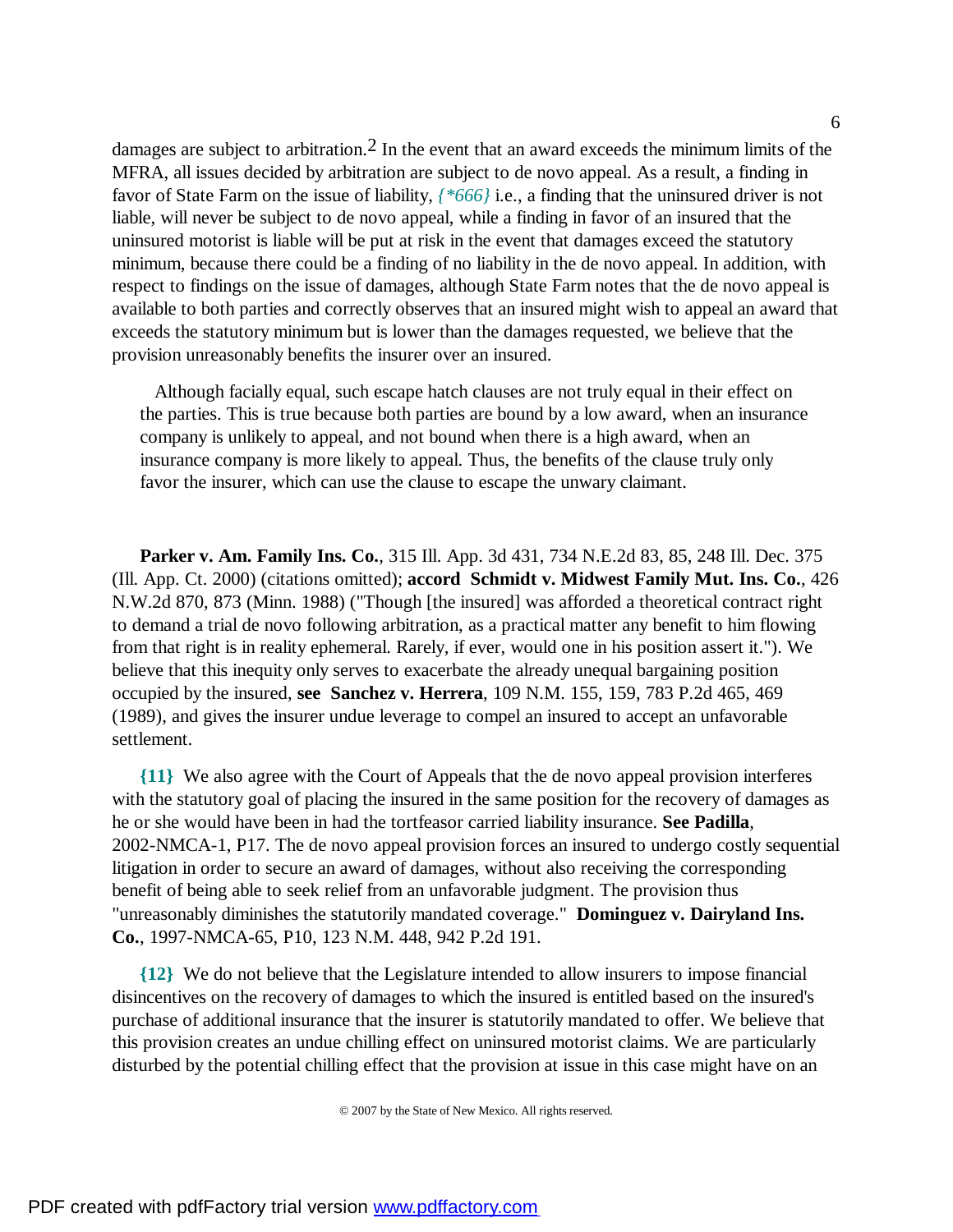insured's right to stacking. In **Allstate Insurance Co. v. Perea**, 2000-NMCA-70, PP18-21, 129 N.M. 364, 8 P.3d 166, the Court of Appeals determined that, for purposes of a de novo appeal provision like the one at issue in this case, the contractual reference to the minimum limits of the MFRA does not include stacking, meaning that the de novo appeal provision applies to any award over \$ 25,000. As a result, an insured who enforces the contractual and statutory right to stacking, thereby receiving greater than \$ 25,000 in damages, is more likely to face the greater cost, delay, and risk of a trial de novo. We are unwilling to enforce a provision that undermines the public policy supporting stacking and that allows the insurer to accomplish indirectly what it is precluded from doing directly. **See Jimenez**, 107 N.M. at 325, 757 P.2d at 795 ("An insurer's attempt by a limiting clause to preclude stacking of additional coverage separately paid for by the

**{13}** Based on these considerations, we believe that this provision would frustrate the statutory goal of protecting the insured against financially irresponsible motorists *{\*667}* and "would have a chilling effect on uninsured motorists' claims." **Stinbrink**, 111 N.M. at 182, 803 P.2d at 667. We conclude that the provision is "incompatible with New Mexico's announced public policies to encourage arbitration and to protect persons from uninsured drivers by placing injured parties in the same or similar position they would have been in had they been dealing with a person with liability insurance. " **Id.** at 182, 803 P.2d at 667.

insured violates the clear policy of the uninsured motorist statute, which intends that an injured

party be compensated to the extent of coverage obtained by or for the injured party.").

**{14}** On reconsideration of this issue, we conclude that **Bruch** has revealed itself to be so unworkable as to be intolerable. We believe that **Bruch** interferes with the legislative objectives inherent in the uninsured motorist statute and that it was improvidently decided. **See Payne**, 501 U.S. at 827 (stating that departure from stare decisis is appropriate if "governing decisions are unworkable or are badly reasoned"); **Patterson v. McLean Credit Union**, 491 U.S. 164, 173, 105 L. Ed. 2d 132, 109 S. Ct. 2363 (1989) ("Another traditional justification for overruling a prior case is that a precedent may be a positive detriment to coherence and consistency in the law . . . because the decision poses a direct obstacle to the realization of important objectives embodied in other laws."). Therefore, **Bruch** and its progeny, **Perea**, 2000-NMCA-070, P 21, are hereby expressly overruled. **See First Fin. Trust Co. v. Scott**, 1996-NMSC-65, P17, 122 N.M. 572, 929 P.2d 263 ("The doctrine of stare decisis does not preclude us from overruling improvident precedent, even recent precedent."). We conclude that the limited de novo appeal provision in the insurance contract at issue in this case violates public policy and is void as substantively unconscionable. **See Guthmann v. La Vida Llena**, 103 N.M. 506, 510, 709 P.2d 675, 679 (1985) ("Substantive unconscionability is concerned with contract terms that are illegal, contrary to public policy, or grossly unfair.").  $3$ 

**{15}** As a final matter, we must decide the proper remedy for the void provision.

 If a contract or term thereof is unconscionable at the time the contract is made a court may refuse to enforce the contract, or may enforce the remainder of the contract without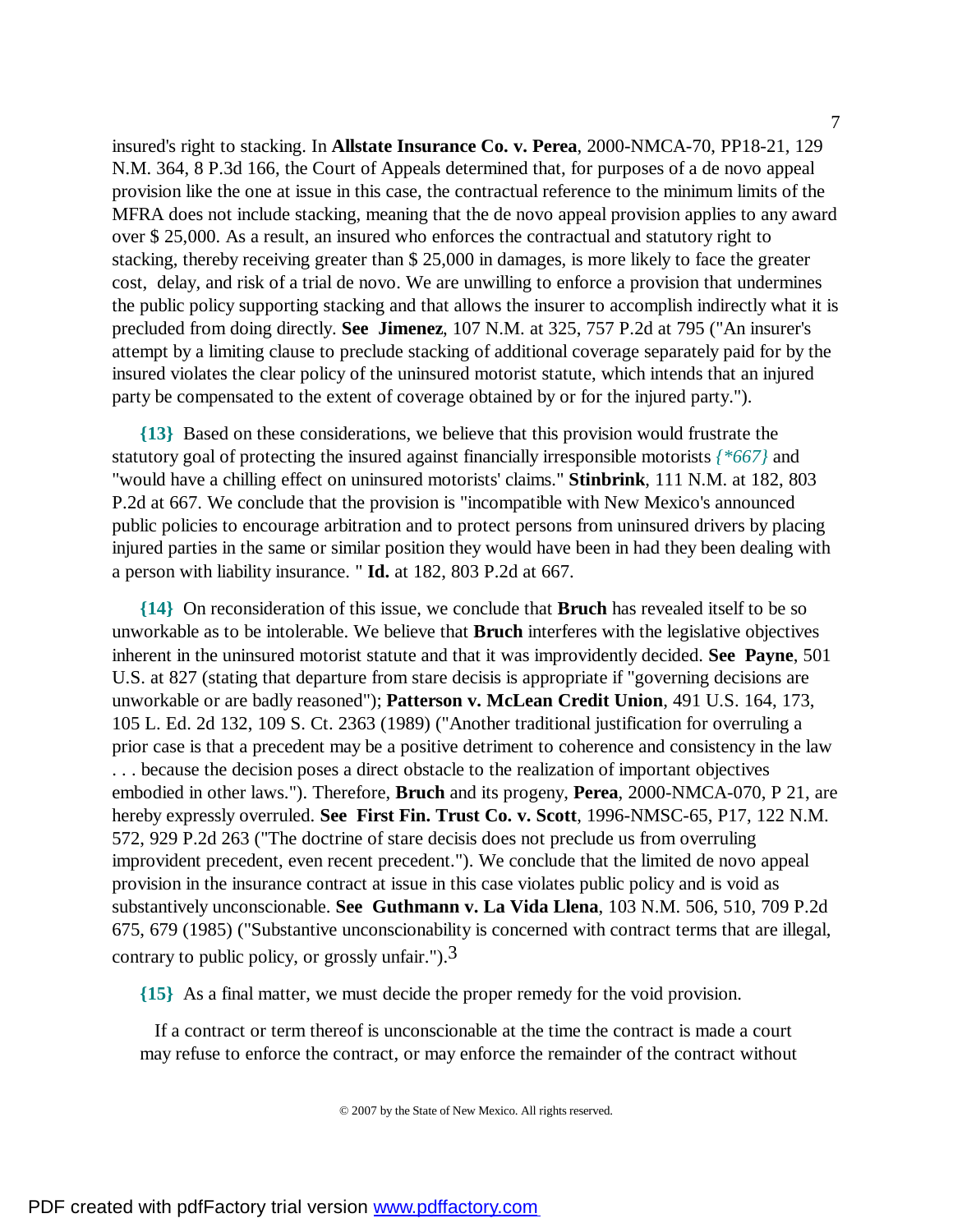the unconscionable term, or may so limit the application of any unconscionable term as to avoid any unconscionable result.

**State ex rel. State Highway & Transp. Dep't v. Garley**, 111 N.M. 383, 389, 806 P.2d 32, 38 (1991) (quoting Restatement (Second) of Contracts § 208 (1979)). **Compare Parker**, 734 N.E.2d at 86 ("In order to preserve the parties' agreement to the greatest extent possible and because arbitration *{\*668}* is an encouraged form of dispute resolution in Illinois, we hold that only the trial de novo clause is unenforceable and that the trial court properly entered a judgment confirming the arbitration panel's decision."), **with Schaefer v. Allstate Ins. Co.**, 63 Ohio St. 3d 708, 590 N.E.2d 1242, 1248 (Ohio 1992) (plurality opinion) (determining that an "escape hatch" arbitration provision did not qualify as "true arbitration" and holding that "the entire agreement to 'arbitrate' clause is unenforceable").

**{16}** The Court of Appeals determined,

 Should the arbitrators award Padilla damages in excess of \$ 25,000, State Farm may exercise its contractual right to 'trial on all issues.' However, pursuant to NMSA 1978, § 44-7-11 (1971), Padilla may apply for judicial confirmation of the award to the extent of \$ 25,000, together with such costs and fees as may be allowable, regardless of State Farm's decision to seek a trial de novo. Upon confirmation of the award, Padilla may enforce the judgment and may assert the judgment to collaterally estop State Farm from relitigating the uninsured/under-insured motorist's liability and Padilla's entitlement to \$ 25,000 in damages.

**Padilla**, 2002-NMCA-1, P21. We are not persuaded that this is the proper remedy in this case.

**{17}** Although the provision in this case only applies to amounts above the statutory minimum, the policies of Section 66-5-301 extend beyond these limits. **See Martinez**, 1997-NMCA-100, P18 (holding that a household exclusion provision violated the policies of the uninsured motorist statute, despite the fact that the limiting provision applied only to amounts exceeding the statutory minimum of the MFRA); **cf. State Farm Mut. Auto. Ins. Co. v. Ballard**, 2002-NMSC-30, P15, 132 N.M. 696, 54 P.3d 537 (relying on **Martinez** and concluding that "the policy of protecting innocent accident victims within the [MFRA] and the policy against familial exclusion or limitation extend beyond the minimum amount of coverage required by law"). The policy of placing the insured in the same position as to the recovery of damages as if the tortfeasor had liability insurance applies beyond the minimum limits in Section 66-5-215 and extends to the full amount of uninsured or underinsured motorist coverage purchased by the insured under Section 66-5-301. **See Schmick**, 103 N.M. at 219, 704 P.2d at 1095 ("The intent of the Legislature was to put an injured insured in the same position he [or she] would have been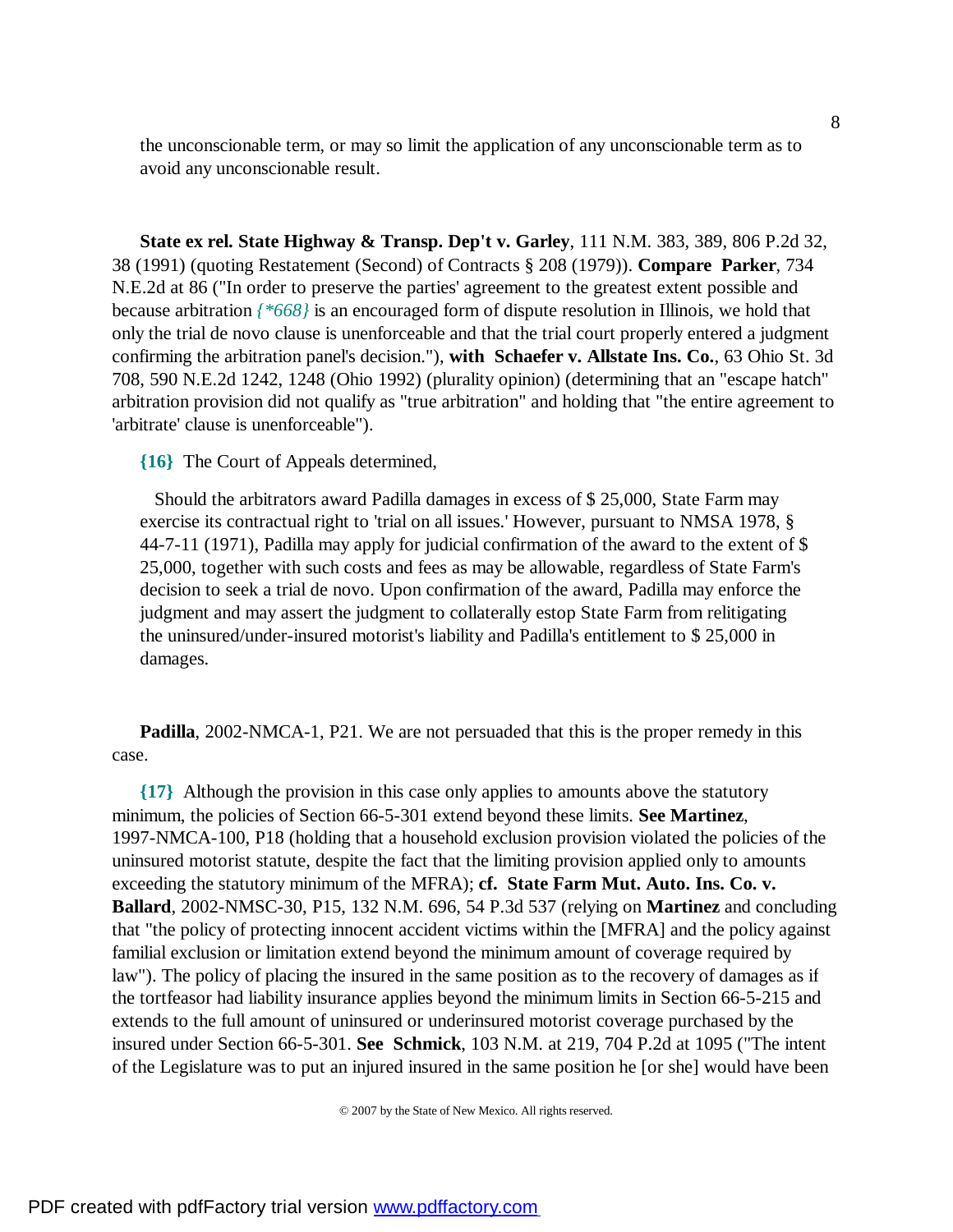in had the tortfeasor had liability coverage **in an amount equal to the uninsured/underinsured motorist protection purchased for the insured's benefit**.") (emphasis added). Therefore, to the extent that State Farm continues to enjoy the unfair advantage over an insured to a right to a de novo appeal for amounts in excess of \$ 25,000 under the Court of Appeals' analysis, we believe that this relief is inadequate to remedy the violation of the policies underlying the uninsured motorist statute.

**{18}** In our effort to ensure that we limit the application of the unconscionable term in a manner that avoids the unconscionable result, we find guidance in the decisions of other jurisdictions. In **Zak v. Prudential Property & Casualty Insurance Co.**, 713 A.2d 681 (Pa. Super. Ct. 1998), the court considered a clause similar to the one at issue in the present case. The insurance contract in **Zak** provided that "[a] decision agreed to by two arbitrators will be binding if the award does not exceed the limits required under the Financial Responsibility Law of Pennsylvania. If an arbitration award exceeds these limits, either party has a right to trial on all issues in a court of competent jurisdiction." **Id.** at 683. As we conclude in this opinion, the court determined in **Zak** that this clause was against public policy and unconscionable. **Id.** at 684-85. The court determined that the most appropriate remedy would be striking the clause in the contract providing for a de novo appeal. **Id.** at 685.

 Declaring this clause void does not have the effect of voiding the provision calling for the parties to arbitrate disputes, which is entirely separate and distinct. By striking the clause, we make both parties subject to the same procedures. Thus, our holding has the effect of denying the insurer the right to a trial on all issues if an *{\*669}* award is entered in favor of a claimant or insured. The parties however remain subject to the agreement to arbitrate, which is a separate clause and not against public policy. The effect of our holding is to make an arbitration award equally binding on both parties.

**Id.** ; **accord Fittante v. Palm Springs Motors, Inc.**, 105 Cal. App. 4th 708, 129 Cal.Rptr.2d 659, 674 ("The appeal clause affects only a post-award proceeding, not the general conduct of the arbitration itself. The appeal clause is thus severable from the remainder of the arbitration agreement."). To avoid the unconscionable result, we strike the de novo appeal provision in the contract and leave the remainder of the contract intact. Because the appeal provision is severable from the agreement to arbitrate, the insurance contract now contains a mutual agreement to binding arbitration.

**{19}** In the prior, now withdrawn, opinion filed in this case, we had invalidated the entire arbitration clause. We reasoned in part that this remedy was supported by our recent opinion in **Lisanti v. Alamo Title Insurance of Texas**, 2002-NMSC-32, PP15-16, 132 N.M. 750, 55 P.3d 962. Based on the severability of the provision, however, we view binding arbitration in this case to be a voluntary agreement. **See Bd. of Educ. v. Harrell**, 118 N.M. 470, 475-76, 882 P.2d 511, 516-17 (1994) (distinguishing between voluntary arbitration and "nonconsensual submission" to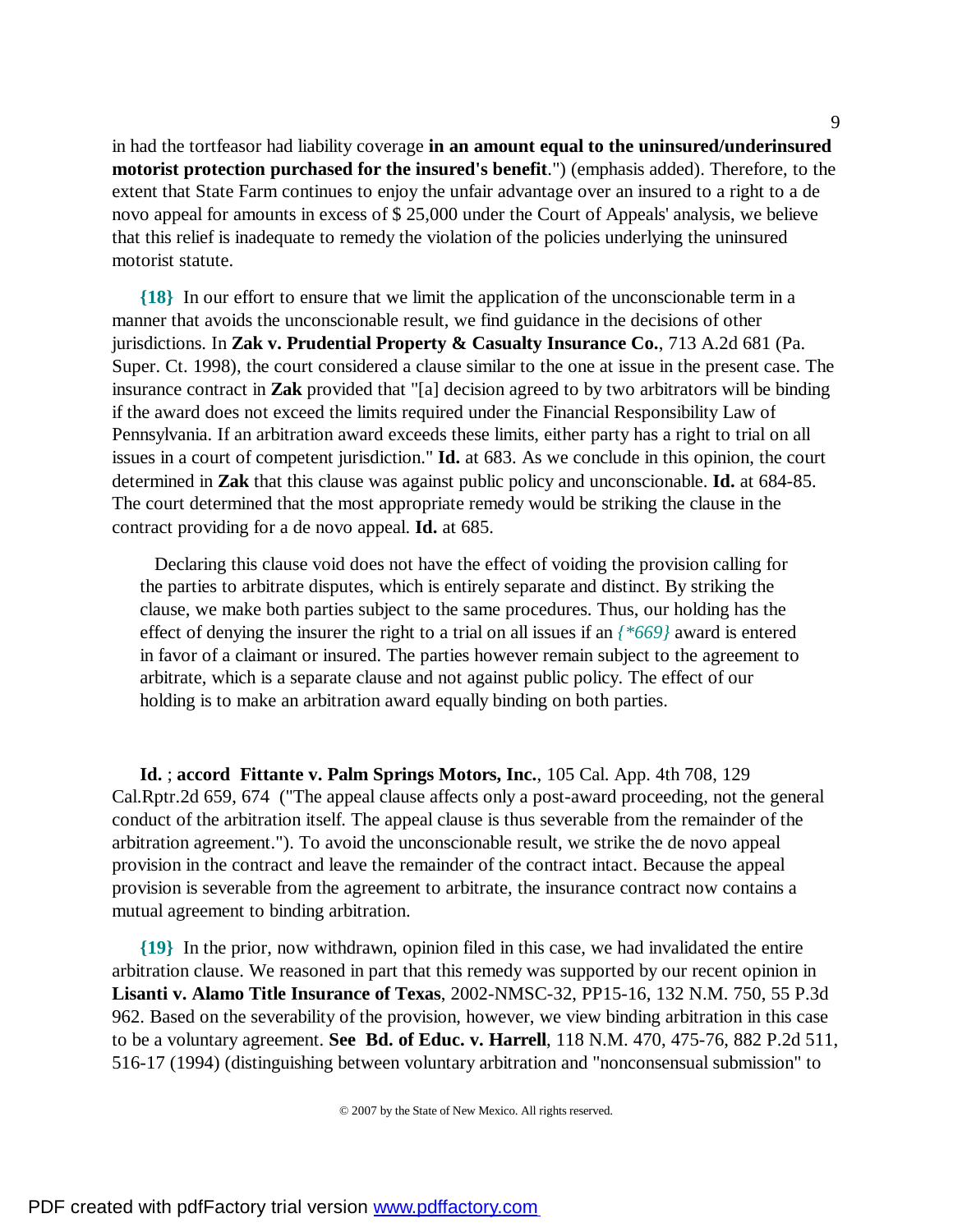state-mandated arbitration). Consequently, **Lisanti** 's application to this case was not before this Court, and we do not decide that question in this opinion. Further, as we have articulated above, a different remedy is more consistent with the bases for concluding that the contract cannot be enforced as written. For these reasons, we have revised our prior opinion by modifying the mandate.

# **IV. Conclusion**

**{20}** We conclude that the limited de novo appeal provision in the insurance contract violates public policy and is therefore void. We overrule our holding to the contrary in **Bruch**. We hold that the unequal access to an appeal is unenforceable and that the contract thus provides for voluntary binding arbitration.

# **{21} IT IS SO ORDERED.**

PATRICIO M. SERNA, Justice

WE CONCUR:

PETRA JIMENEZ MAES, Chief Justice

PAMELA B. MINZNER, Justice

RICHARD C. BOSSON, Justice

EDWARD L. CHAVEZ, Justice

### **OPINION FOOTNOTES**

1 We note that even though the Court of Appeals specified three new arguments made by Padilla, it rejected Padilla's arguments regarding insurance regulations and unfair claims practices under NMSA 1978, § 59A-16-20(K) (1997), **Padilla**, 2002-NMCA-1, PP14, 22, and relied only on the argument that the provision is contrary to the public policy contained in the uninsured motorist statute, **e.g.**, **id.** 2002-NMCA-1, P20 ("We conclude that public policy, as manifested in our uninsured motorist statute, distinguishes the present case from **Bruch**."). The Court of Appeals viewed **Bruch** as relying only on the public policy contained in the Uniform Arbitration Act and as having not considered the uninsured motorist statute. **Id.** 117 N.M. 211, P15. However, **Bruch** involved a claim for uninsured motorist coverage and discussed **Dairyland Insurance Co. v. Rose**, 92 N.M. 527, 591 P.2d 281 (1979), **Bruch**, 117 N.M. at 213, 870 P.2d at 751, which analyzed the relationship between the Uniform Arbitration Act and the uninsured motorist statute. While the policies underlying the uninsured motorist statute were not specifically discussed, we believe that the consideration of these policies is implicit in the conclusion that the provision is not "repugnant to public policy." **See Chevron U.S.A., Inc. v. Workers' Comp. Appeals Bd.**, 19 Cal. 4th 1182, 969 P.2d 613, 620, 81 Cal. Rptr. 2d 521 (Cal. 1999) ("It is axiomatic that language in a judicial opinion is to be understood in accordance with the facts and issues before the court."). Therefore, we do not believe that Padilla's argument concerning the uninsured motorist statute